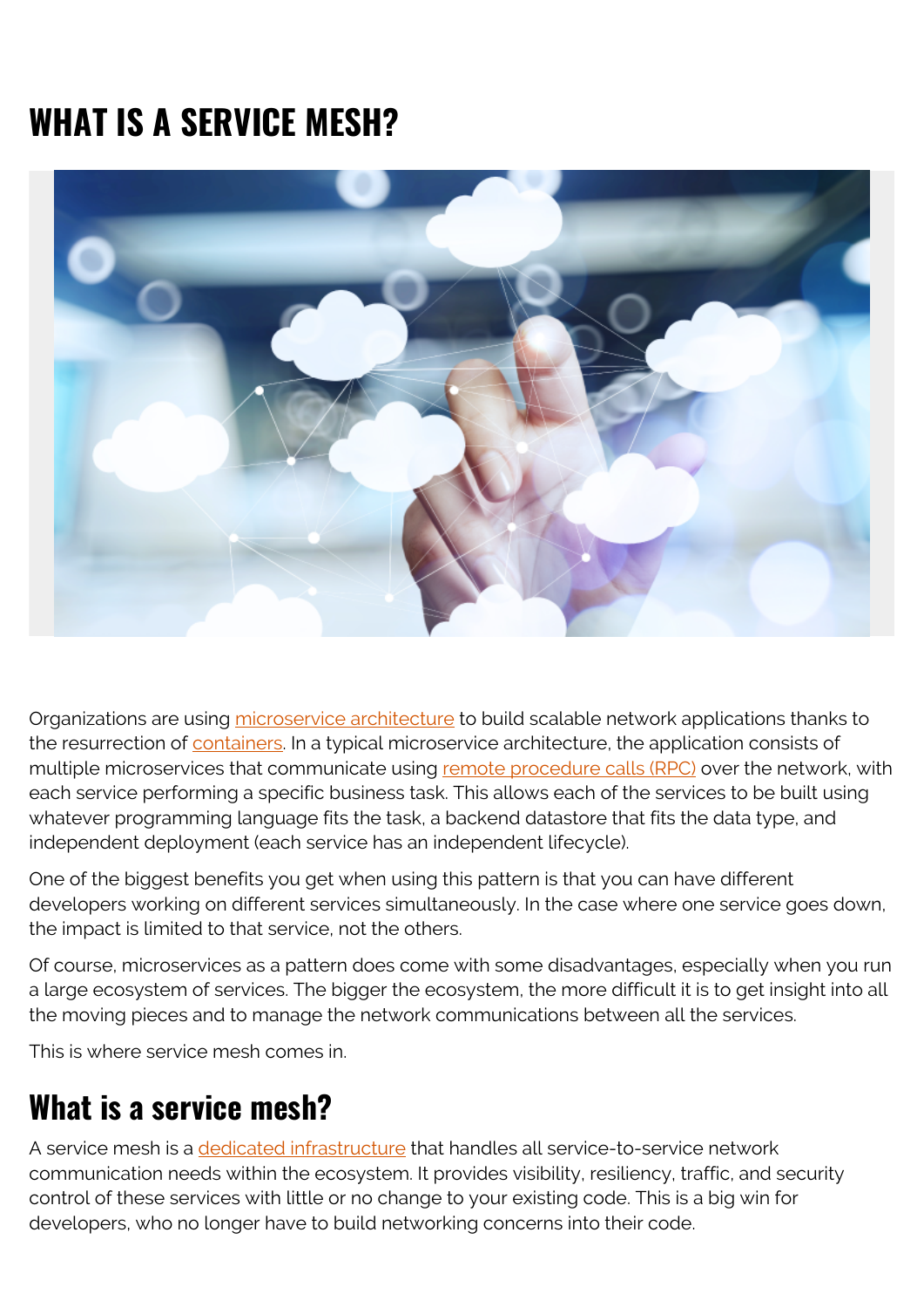# **Advantages of using a service mesh**

Using a service mesh offers plenty of benefits, including:

- **Observability.** Typically, teams have different tools for keeping track of [logging, tracing](https://blogs.bmc.com/blogs/monitoring-logging-tracing/), metrics, and things like security control. With a service mesh, you get all these benefits, eliminating the need for other tools.
- **Resiliency.** Service mesh offers resiliency features like circuit breaking, latency-aware load balancing, eventually consistent service discovery, retries, timeout, and deadlines.
- **Traffic control.** A service mesh gives granular control of network traffic to determine where your request is routed.
- **Security.** Service mesh provides certificate authority that generates a per service certificate for TLS communication between services.
- **Delay and fault injection.** Service mesh allows you to inject failure and latency to simulate what would happen in a real situation. The benefit is that you can rest assured that you know how your services will behave in case of an issue.
- **Less code for Devs and Ops.** Service mesh also reduces [the amount of code devs must write.](https://blogs.bmc.com/blogs/devops-microservices/) Ops don't have to involve the devs about things like service retries and timeouts. A dedicated layer of infrastructure that takes care of this sits between the devs and ops, allowing a uniform and yet highly customizable way of handling service-to-service communication while allowing the code to stay relatively light.

# **Service mesh architecture**

A typical service mesh architecture is made up of two network planes.

- The **Data Plane** (proxy) is responsible for moving application request traffic between all the services. This plane is responsible for things like health checking, load balancing, authentication, authorization, etc.
- The **Control Plane** provides policy and configuration for all the services in the mesh. It does not touch or care about the network packet, its main job is to configure the data plane.